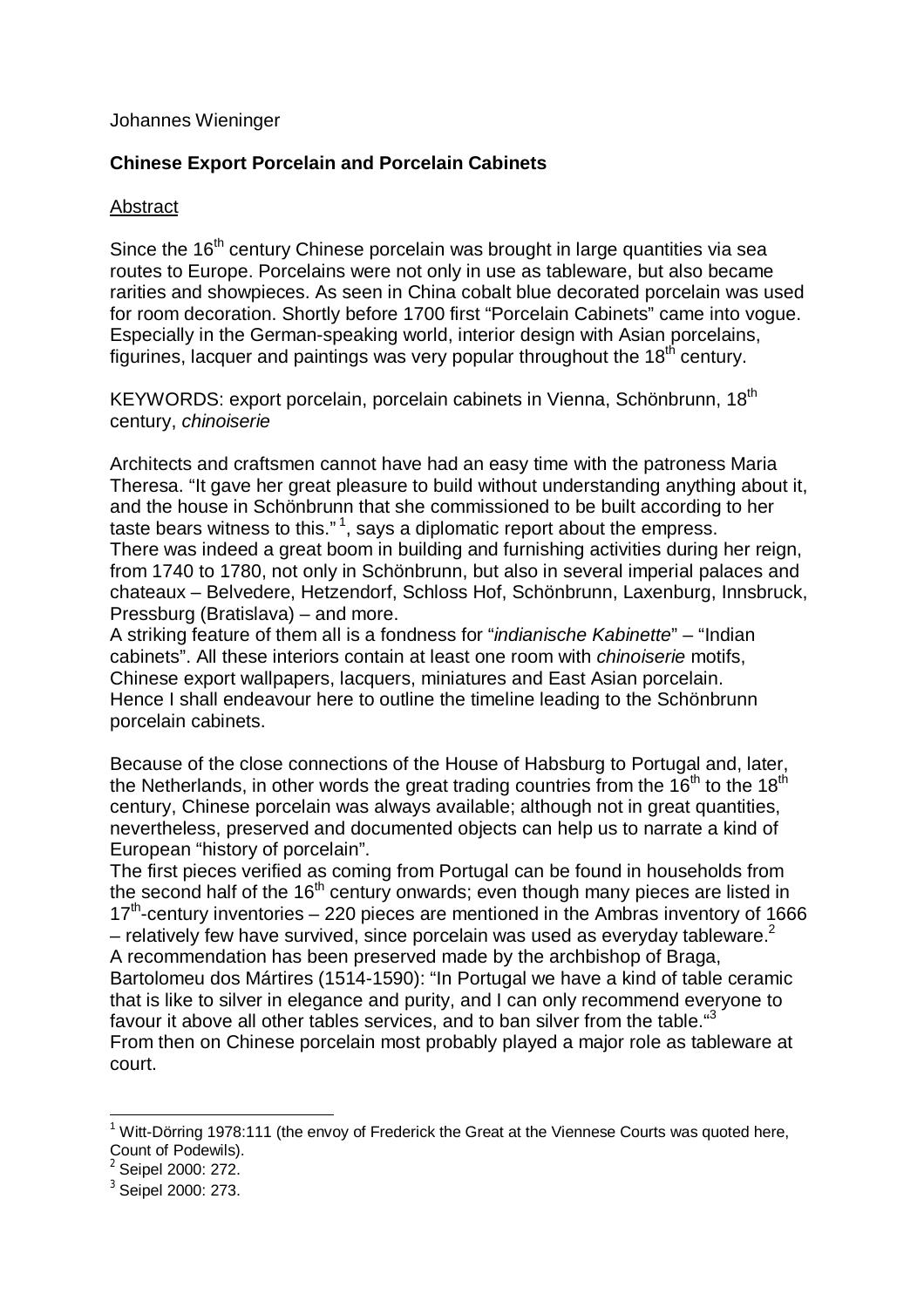Court etiquette ordained that only hors d'oeuvres were to be served on small porcelain plates, while the main dishes were presented on large silver-gilt plates. This corresponds to the plates that have been preserved. It was not until the mid-18<sup>th</sup> century, hence under Maria Theresa $4$ , that complete table services were ordered and decked.

Decorating rooms with porcelain was a very different matter, however; evidently a strict distinction was kept between everyday tableware and decorative porcelain. In China itself, bright ceramics were part of interiors, on one hand for aesthetic reasons – the dark wood of the furnishings combining with the wall textiles and bright porcelain corresponded to the aesthetic sensibility for colour – on the other hand in order to bring more light, more brightness into the room. The custom can also be observed in Islamic regions of Asia, as demonstrated from the  $15<sup>th</sup>$  century on by the "*Chini khaneh*" in the Ardabil shrine, or the niches decorated with ceramics in the residential part of the Topkapi Serai in Istanbul. One of the first European examples is the so called "pyramid vault" in the De Santos Palace in Lisbon with Chinese porcelains, built around 1630.

These grandiose rooms were created in the period prior to 1640, thus approximately at the same time as the East India Company began to ship porcelain in great quantities to Europe. The company started in 1602, trade concentrated at the beginning on spices and tea, then rapidly shifted to textiles and porcelain. While only little porcelain came to Europe at the start – in 1614 this amounted to no more than around 70,000 pieces and not always of the best quality – the quantity increased to double the amount in the 1640s.

The end of the Ming Dynasty in China in 1644 – most furnaces near Jingdezheng were destroyed in a civil war situation – brought with it a collapse of the porcelain market, which could only be stopped by increased imports from Japan, Persia and native production in and around Delft.

The quantity of imported porcelain did not increase until after the mid-century – England started trade relations with China and the porcelain export via Canton around 1650; meanwhile, wares from Japan gained in significance. As early as 1661, more than 90,000 pieces of porcelain were exported from Japan, which does not imply that all the works were necessarily Japanese: Chinese wares were sold to Japan and then – to compensate for shortages – traded to Europe through the VOC (Dutch East India Company). In Nagasaki not only Dutch merchants had their trade centre at Dejima, also their strong Chinese rivals were established in Nagasaki and dominated Japanese trade.

The revival of the great manufactories and the export-oriented inter-cultural opening during the rule of the Kangxi emperors since 1662 inundated the market with lowerquality wares as well, so that in 1682 a letter from the VOC complained that trade in porcelain now yielded only losses.

The VOC rapidly lost its monopoly status, rivals sprang up not only in England, furthermore many independent merchants imported and traded on their own account. One of these financially robust groups, stemming mostly from Antwerp and Ghent, chose Ostend as its home port, from where 2-3 ships a year reached their trading headquarter in Canton. The trade of the so-called "Asiatic Company" was very successful, too successful, since it was invested with a privilege from Emperor

1

<sup>&</sup>lt;sup>4</sup> In this point I cite a not yet published lecture by Michael Pölzl, who is doing research on Viennese court ceremonial.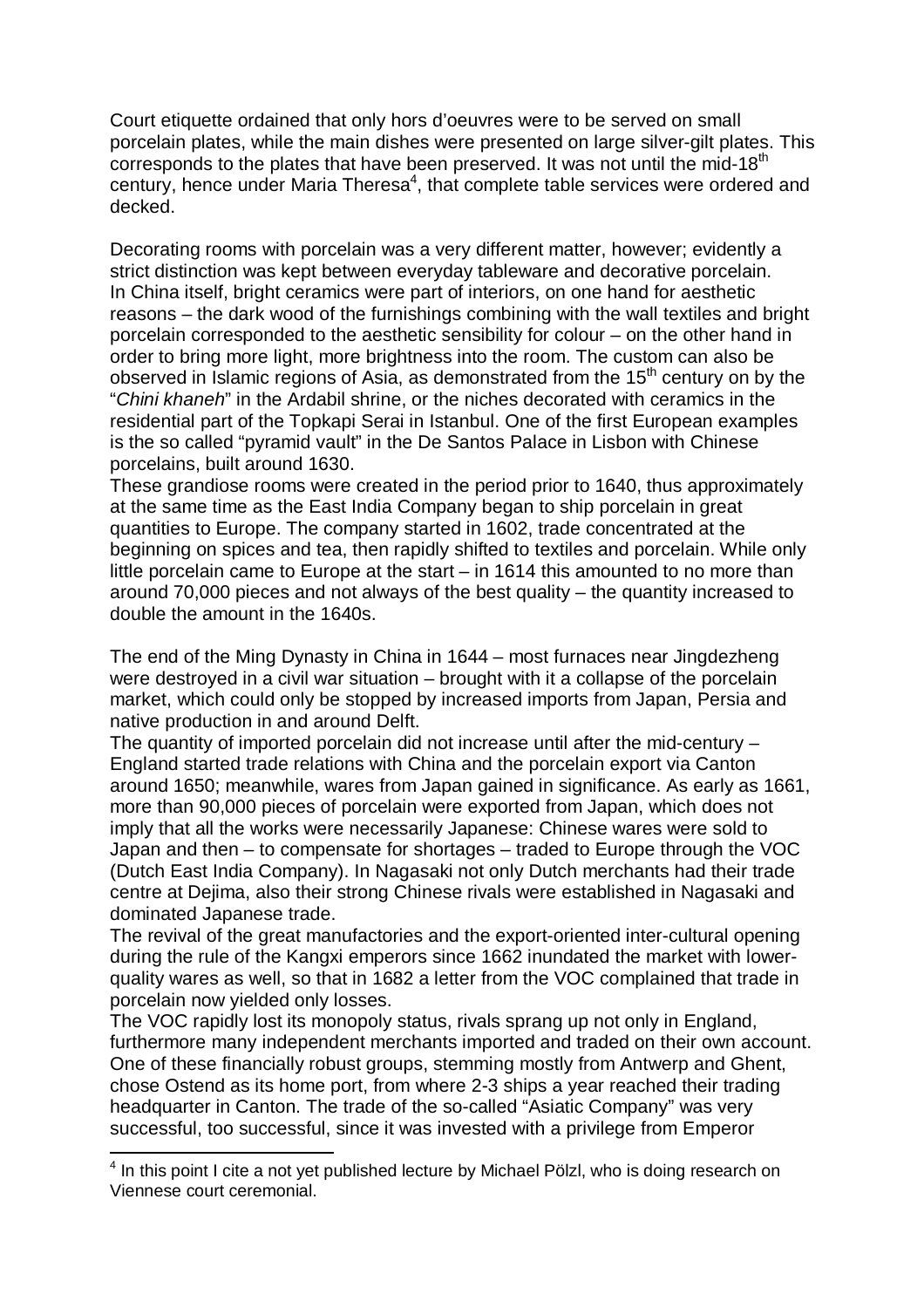Charles VI. In the tough negotiations for the Pragmatic Sanction, authorisation was suspended at first for seven years and then finally revoked in 1731.

This period marked a turnaround in export wares from China. While previously moulds were the main products made "on demand" in China – the first European models were being produced as early as 1635 – now both moulds and decorations could be ordered: the new business model was called "China for the West" and was operated primarily by the English side. Extensive tableware and decorative pieces such as we can see in the Imperial Silver Collection in the Hofburg now accounted for a major part of the export wares, besides tea and textiles. Trade within Europe was at first operated in auctions lasting days and weeks, porcelain was then circulated throughout Europe via wholesale merchants, distributors and agents, often to satisfy specific orders and requirements.

Decorating rooms with tableware in the broadest sense enjoyed a tradition even before porcelain, whether metalwork, particularly pewter, on the mantelpiece of a burgher's house, or silver and gold hollowware on an aristocratic show buffet. Wherever East Asian porcelain was available, namely in the Netherlands, metal plates and other tableware were replaced earlier by the white gold. Pictures of 17<sup>th</sup>century Dutch interiors show Kraak plates as a finishing touch to the top of a room towards the ceiling and as fireplace decoration.

Shortly before and around 1700, porcelain finally became widespread in the Germanspeaking regions, in combination with large-scale mirrors in state and ceremonial interiors.

The first phase of the porcelain cabinet was shaped by the grand ceremonial rooms in Oranienburg and Charlottenburg. Both are recorded in views; Charlottenburg has been relatively well restored.

A photograph from the late  $19<sup>th</sup>$  century gives us an excellent view of the Baroque porcelain cabinet of Charlottenburg. A whole number of such rooms arose at this time, the majority of which have not survived and had to make way for modernisation shortly after being created.

Large plates dominate in both rooms, which are attached to the wall in rows above and next to each other in accordance with the architecture.

Two Viennese cabinets from after 1700 follow this fashion, one in the Schönborn summer palace of 1715 – likewise preserved solely in an engraving – and at the same time in the Palais Harrach.

The album "*Schönbornsche Schlösser und Gärten in Wien und Niederösterreich*" (Schönborn Palaces and Gardens in Vienna and Lower Austria) is preserved in the Wien Bibliothek (Vienna Municipal Library); it is by an unknown artist, who more or less exactly reproduces the "porcelain and mirror cabinet in the garden near Vienna". At first glance, the observer cannot quite credit that the objects are of Chinese porcelain, the decorations seem too schematic. But this is the very strength of the graphic rendering – the octagonal decorations of the Kraak plates are excellently characterised.

As far as I know we have no documentation at all of the Hofburg's "*Indianische Kabinett*" of 1702 designed by Johann Bernhard Fischer von Erlach for Leopold I, nor of one set up in 1713.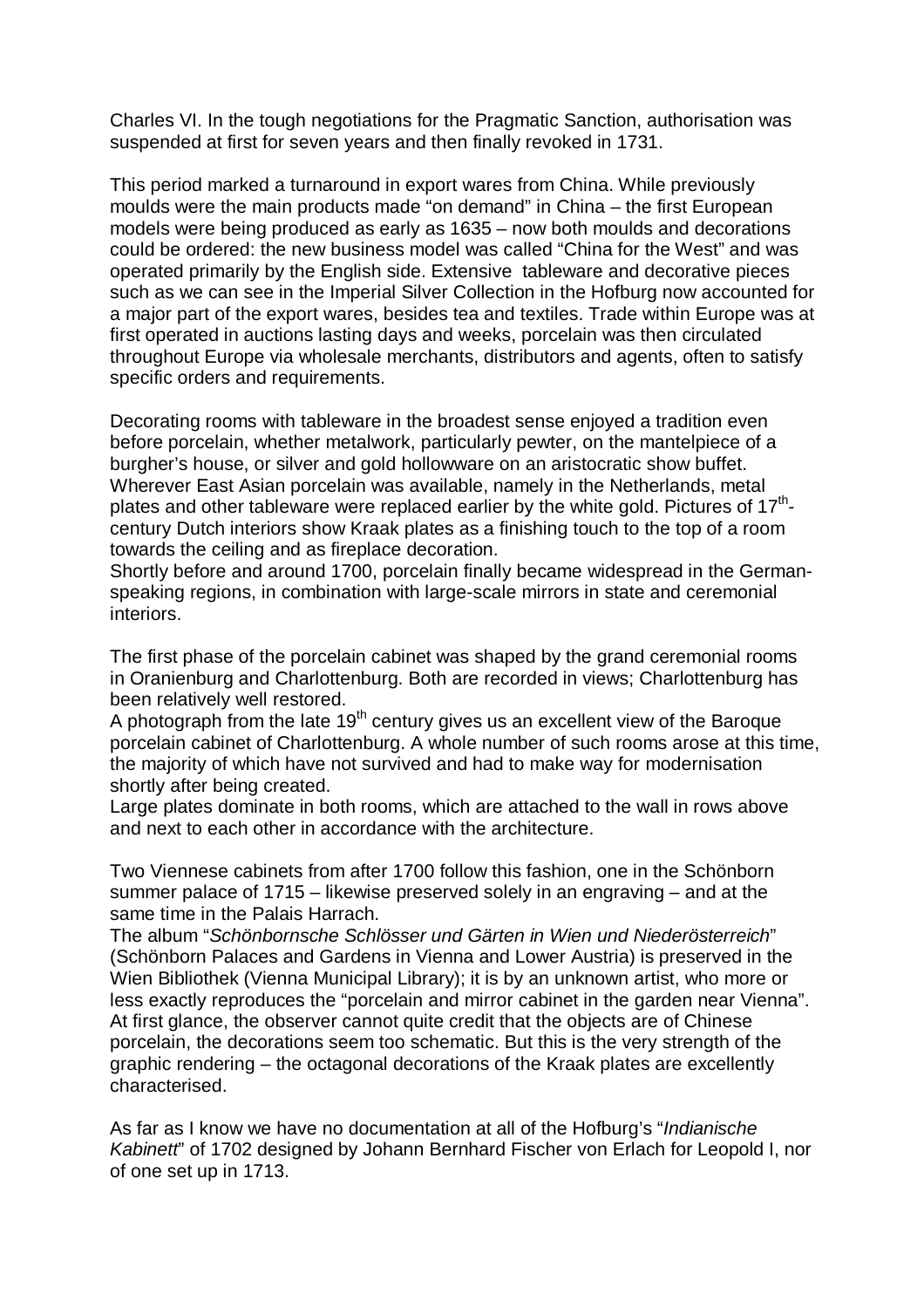We unfortunately do not know what the Hofburg cabinet of 1702 looked like. Following the fashion of the time, we shall probably be correct in assuming that large plates were likewise used as dominating decorative element. Such Kraak plates of Habsburg provenance are in the MAK Asia Collection. We cannot prove of course whether they came from one of the porcelain cabinets, but it might be possible Here we might mention the porcelain room in Eggenberg Palace in Graz, which being created in its present form around 1760 most probably derives in its arrangement from an earlier room – an assumption based on the fact that Johann Seyfried von Eggenberg acquired a great number of exotic treasures already in the late  $17<sup>th</sup>$ century. The porcelain pieces now on show are of Chinese and Japanese origin from the time around 1700 (Kangxi period).

The second "type", if we may call it this, is not so much dominated by porcelain as by large mirrors – probably much more valuable than Asian porcelain, which was glutting the market. The new technical process discovered in the late  $17<sup>th</sup>$  century in France using mercury and tin enabled the manufacture of large mirrors; the *Galerie des Glaces* in the Palace of Versailles set up in 1678-1686 became a model for many other mirrored rooms.

In 1708 Prince Eugene commissioned such a mirror cabinet to be installed in his City Palace in Vienna, which, as Helmut Lorenz has shown, was of great significance and exemplary for the Central European region.<sup>5</sup>

A drawing by Salomon Kleiner informs on its appearance. A small room with only one window is brightened by large-format mirrors, the golden wall decoration acts as mirror frame, the filigree wall decoration subtly blends in with the porcelain frugally displayed on consoles. This creates a unified composition of porcelain and golden relief decoration.

As with the Schönborn cabinet, we are of course curious about the porcelain installed here, and the answer is easier this time: besides typical Chinese forms, there are eye-catching features such as hexagonal covered vases, a Japanese form from the time around 1680-1700 with colourful figural decoration. Porcelain from the Kakiemon workshop near Arita was much in demand at royal European courts and correspondingly expensive. Hence contemporary porcelain was used and not, as so often, older, large-scale porcelain.

Maria Theresa had this room transferred to the Lower Belvedere in 1753, where it is still preserved today.

As mentioned at the beginning, around 1742 Maria Theresa started re-organising diverse residences, renovating rooms, also exchanging objects from one building to another.

In Hetzendorf Palace the Chinese Salon was installed from 1742-45, with all-round panelling and decorative elements of lacquered panels and – with relatively frugal placement – steatite figures, no porcelain! Such figures came from China and were evidently much treasured for their vitality. Steatite, also called soapstone, is of low hardness and is easy to carve. Since it is mixed with other minerals it occurs in many nuances of colour, a perfect opportunity for a skilful carver. This room shows a very distinct change in style and taste as a successor to Prince Eugene's cabinet. Instead of the overwhelming profusion of porcelain, the small figures are subordinated in optics and colour to the golden Rococo ornament.

 $\ddot{\phantom{a}}$ 

<sup>5</sup> Hellmut 1987: 223-235.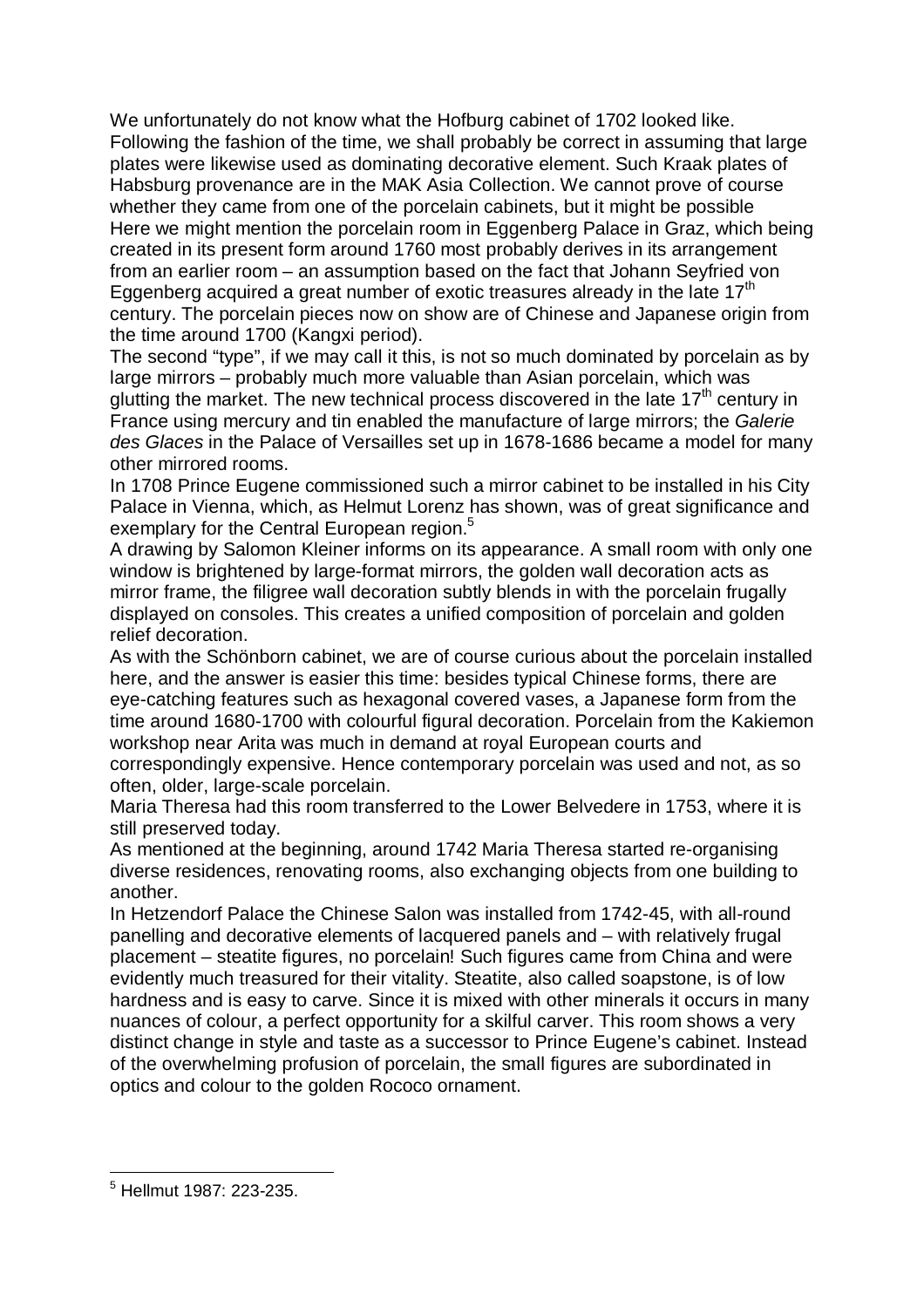Such figures were produced in the period after 1700 and brought to Europe in great quantities; we find individual pieces in the collections of the Federal Museums; they were often acquired from art dealers, which unfortunately obscures their provenance.

At the same time – 1742-46 – Schönbrunn went through the first major reconstruction phase, and was altered yet again in another building phase around 1760. Originating in this period were the preserved Chinese Cabinets, the focus of these observations.

If we compare the Schönbrunn cabinets with the Golden Cabinet transferred to the Belvedere, we are of course immediately struck by an aesthetic correlation.

The spatial impression is dominated by spacious mirrored areas; however, the wealth of forms is limited, and narrow lacquered panels are set in between. Mirrors and lacquered panels are framed by golden ornaments with pedestals, providing a support for blue-and-white porcelain objects.

The painter Franz Heinrich<sup>6</sup> produced a watercolour more or less exactly a hundred years after the Round Chinese Cabinet was created thus we cannot say for sure that it shows the 1760 status. But: the picture is so exact that we can precisely identify porcelain objects that are still in existence. And it shows a uniform spatial composition that leaves nothing to chance. Both in furnishings and porcelain arrangement there was a designing hand.

An attempt at dating indicates Chinese porcelain from the period around 1700 to 1730; the two hexagonal fireplace vases at the side of the console table resplendently supplement the wall decorations – they also derive from the time shortly after 1700.

Hence historical material was used, no longer quite modern; the individual vessel forms were no longer existent in sufficient numbers. Therefore a symmetrical arrangement can be identified only by each mirror frame or lacquered panel.

The introduction of photography<sup>7</sup> consolidates the documentation of the Round Chinese Cabinet.

A photo by Raimund Freiherr (Baron) Stillfried (1839-1911) dated shortly before 1887, probably 1885, documents an appearance of the room's furnishing that is still very uniform.

However, a further photo by Josef Wlha (1842-1918) prior to 1901 shows a new arrangement that completely altered the traditional placement of the blue-and-white porcelain. Why did this happen?

Thus, in the period between 1885 and 1900, an existing concept was totally destroyed; against all tradition, porcelain works from Asia and Europe were intermixed, the uniform blue tone became polychrome, lacquer works were added. Further changes can be identified in a photo from 1911.

A remarkable feature is that one piece of porcelain is missing, therefore we can detect a wire nail, a screw, which evidently even then "secured" the Schönbrunn porcelain. But this was such a botched-up job that we may justifiably assume that many porcelain works were destroyed in the process.

Is this the reason that those responsible had to mix in non-appropriate porcelain? The  $20<sup>th</sup>$  century, too, tampered further with the erstwhile showpiece cabinet: another re-grouping of the ceramics took place, as shown by comparisons between the

 $\ddot{\phantom{a}}$ 

<sup>6</sup> Image in: Ottillinger and Hanzl 1997.

 $7$  All mentioned photos are included in the photo collection of the Museum of Applied Arts Vienna.